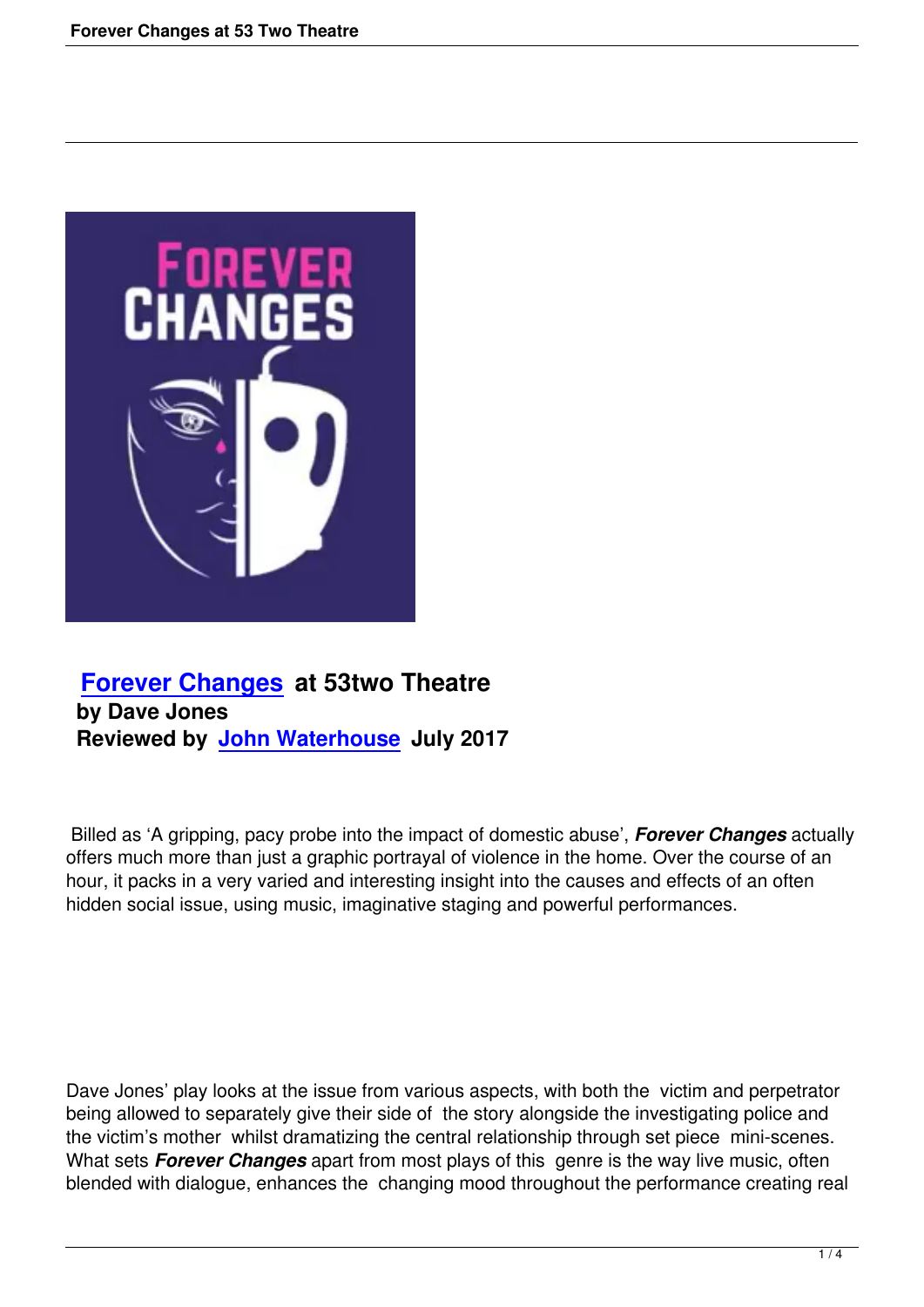tensions and alleviating the need to show the actual violence.

This is a play where the perspective continually changes almost seamlessly and avoids descending into a gory kitchen-sink drama. The minimalist set creatively changes from a police incident room to a domestic house very effectively and the audience is never in any doubt as to which characters are being represented.



**Forever changes** is a two-hander in which the actors perform various roles including the couple in a violent marriage and two police officers working together in the domestic abuse unit. In each case, the chemistry is believable and works well. **Craig Sanders** presents a fine contract between the conscientious, slightly jaded policeman and the charming husband concealing a dangerous, manipulative streak. **Mary Gerardine Hooton**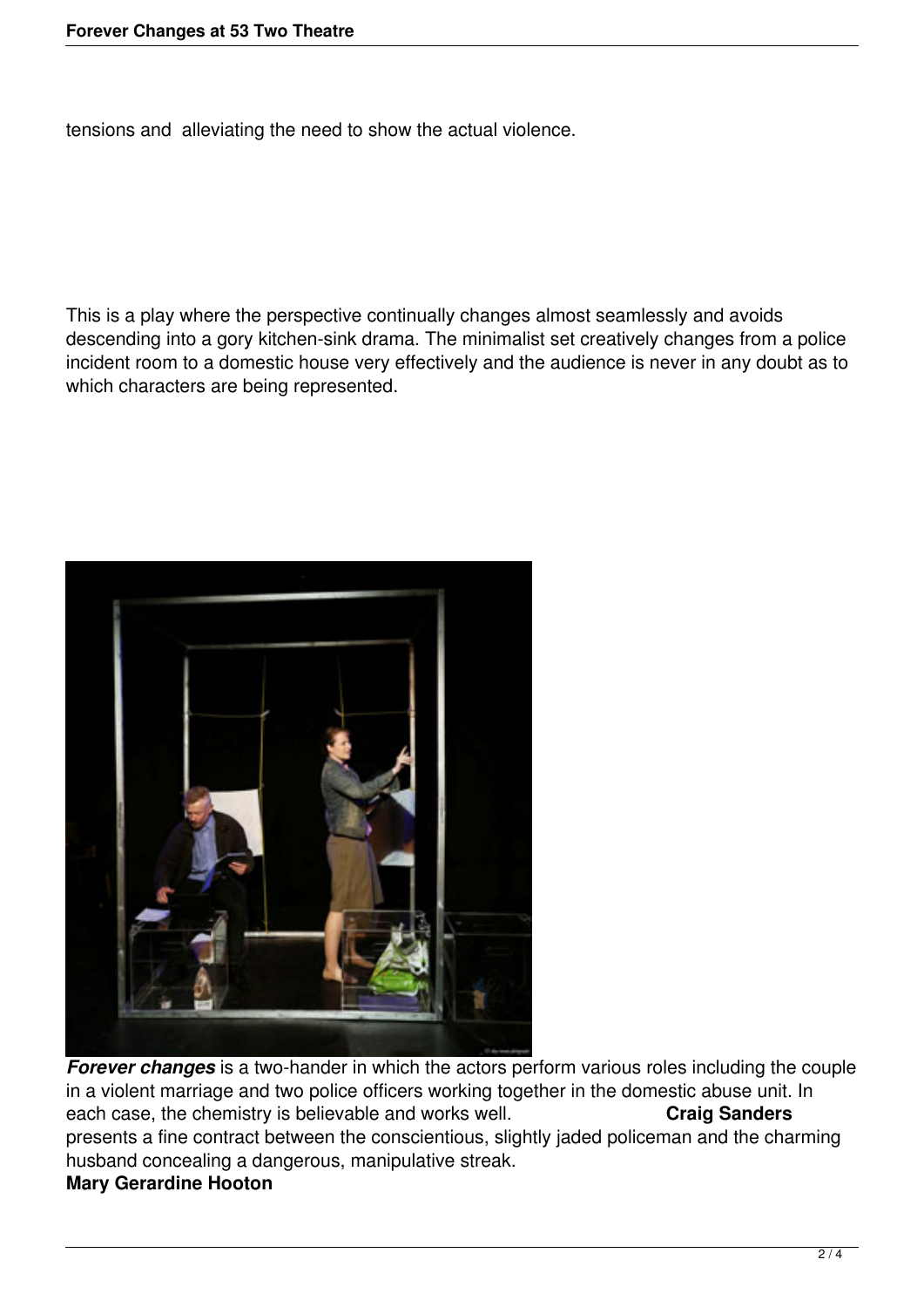evokes real empathy as the devoted wife whose life descends in front of us into an increasingly dark and controlled hell.

There is clearly something of an age gap in the married couple which whilst not unconvincing, suggests this might have had at least some impact on how the wife becomes so dominated. This is a minor issue because the husband's chilling explanation to the audience of how he learned to charm and then manipulate amply demonstrates how abusive situations can happen. The age difference works well between the police officers, with the older officer reflecting back on his career.

Credit must be paid to **Deane Smith** who composed and performed the innovative contemporary music. A student from the RNCM, Deane created some very atmospheric sounds essentially with just a Telecaster, a keyboard and the music was very much an integral part of the show without being distracting from the seriousness of the subject matter.

Craig Sanders' direction ensured a tight production which seemed to have the feel of a full-length play even though it only runs for an hour. An award winning director, an established cast and a talented composer was a strong recipe to bring Dave Jones' play to life and the piece was named one of the top shows to see in 2017 by **I Love Manchester.**

It is worth mentioning that this play was developed in partnership with Manchester Women's